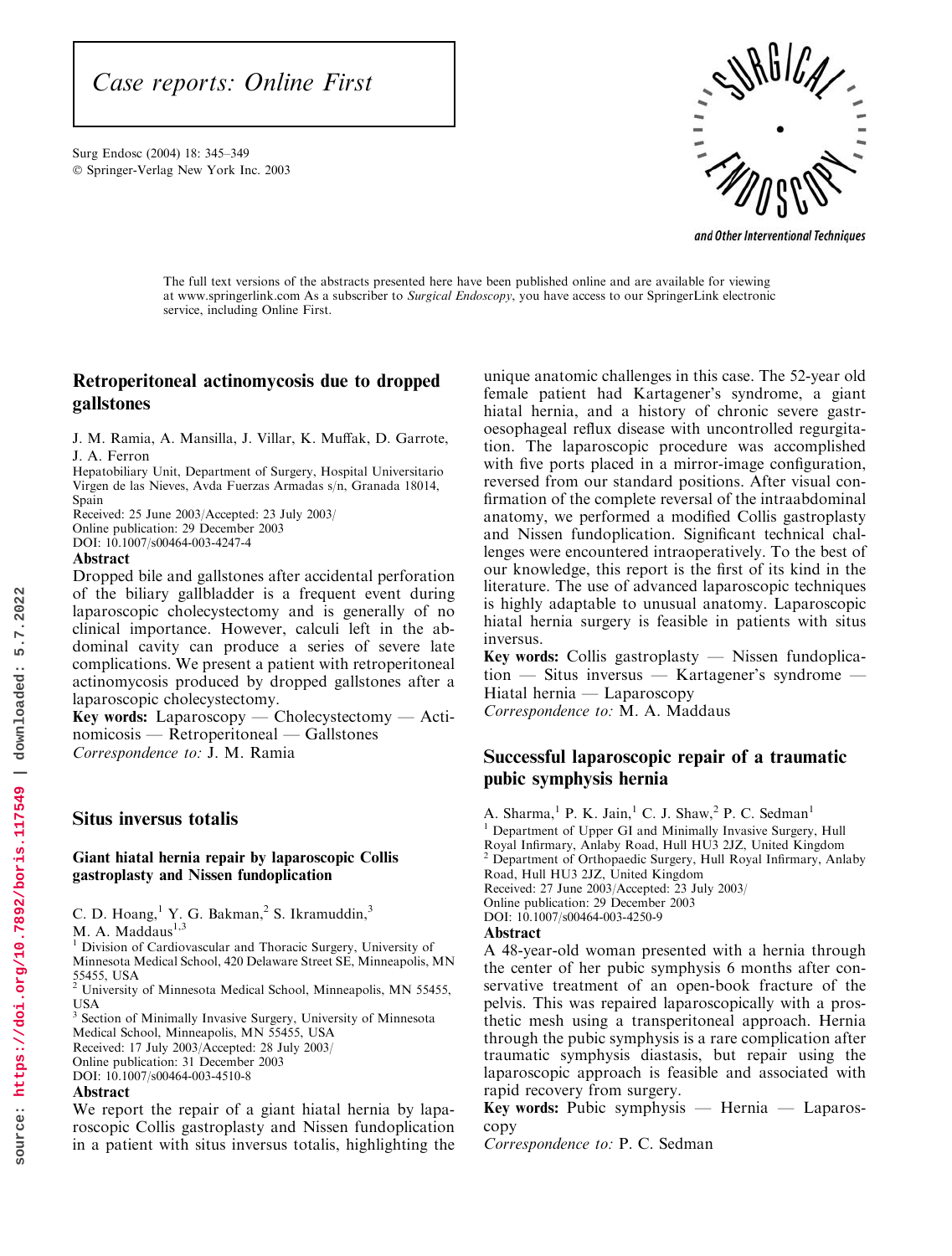# Hand-assisted laparoscopic splenectomy for solitary splenic metastasis from uterine corpus carcinoma

H. Takahashi,  $^{1,2}$  H. Yano,  $^{2}$  T. Monden,  $^{2}$  T. Kinoshita<sup>1</sup>

<sup>1</sup> Division of Hepatobiliary and Pancreatic Surgery, National Cancer Center Hospital East, 6-5-1, Kashiwanoha, Kashiwa, 277-8577 Chiba, Japan <sup>2</sup> Department of Surgery, NTT West Osaka Hospital, 2-6-40,

Karasugatsuji, Tennoji-ku, Osaka 543-8922, Japan

Received: 18 March 2003/Accepted: 29 July 2003/

Online publication: 29 December 2003 DOI: 10.1007/s00464-003-4509-1

### Abstract

Solitary splenic metastasis is a rare condition. We performed hand-assisted laparoscopic splenectomy (HALS) for a solitary splenic metastasis from a uterine corpus carcinoma that had directly invaded the wall of the stomach. HALS is a superior technique that offers the advantages of both open and laparoscopic splenectomy, and it may become one of the options for the management of primary and secondary cancer of the spleen. Key words: Endometrial adenocarcinoma — Splenic metastasis — Laparoscopic splenectomy — Cancer Correspondence to: H. Takahashi

# Bifocal esophageal and rectal cancer palliatively treated with argon plasma coagulation

R. Solecki, A. Zajac, P. Richter, M. Szura First Department of General and GI Surgery, Jagiellonian University, 31-501 Krakow, Kopernika 40, Poland Received: 29 April 2003/Accepted: 31 May 2003/ Online publication: 21 November 2003 DOI: 10.1007/s00464-003-4232-y

## Abstract

Primary multiple neoplasms make a serious diagnostic and therapeutic problem. They occur infrequently; however, they must be considered in the diagnosis as the detection of simultaneous neoplastic foci requires change of therapeutic approach. We present a case of a patient with synchronous esophageal and rectal cancer treated at the Department of Surgery. Because of the advanced neoplastic process and concomitant diseases, the patient was qualified for minimally invasive procedures with recanalization using argon plasma coagulation to avoid injuring palliative procedures and to improve quality of life. The patient died of the primary disease without symptoms of gastrointestinal tract obstruction.

Key words: Multiple neoplasms — Rectal cancer — Esophageal cancer

Correspondence to: R. Solecki

# Laparoscopic management following ultrasonographic-guided drainage in a patient with giant paraovarian cyst

A. S. Cevrioglu,<sup>1</sup> C. Polat,<sup>2</sup> V. Fenkci,<sup>1</sup> M. Yilmazer,<sup>1</sup> S. Yilmaz, $2$  O. N. Dilek $2$ 

<sup>1</sup> Department of Obstetrics and Gynecology, Afyon Kocatepe University, School of Medicine, Afyon, Turkey

<sup>2</sup> Department of Surgery, Afyon Koeatepe University, School of Medicine, Afyon, Turkey Received: 14 April 2003/Accepted: 7 May 2003/ Online publication: 21 November 2003 DOI: 10.1007/s00464-003-4226-9

## Abstract

*Background:* Giant and paraovarian cysts are unusual masses that are usually treated by laparotomy. The safety of laparoscopic management of benign paraovarian cysts has been demonstrated, but it is believed that the size of benign paraovarian cysts is a limiting factor for laparoscopic surgery.

Methods: We describe a new technique for the laparoscopic removal of a giant and benign paraovarian cyst in a 40-year-old woman. A paraovarian cystic mass was detected on the right part of her body that extended to the liver. It was confirmed on both ultrasonography and computed tomography scans. After ultrasound-guided aspiration of the cyst, the mass was resected laparoscopically.

Results: No complications were noted during or after the surgical procedure. The patient was discharged on postoperative day 2.

Conclusions: Laparoscopic surgery can be safely applied in patients with giant and benign paraovarian cysts.

Key words: Paraovarian cyst — Laparoscopic surgery — Cyst drainage — Ultrasonography — Transabdominal drainage

Correspondence to: C. Polat

# Dieulafoy-like lesion of the colon presenting with massive lower gastrointestinal bleeding

## Successful endoscopic hemoclips application

P. Katsinelos, I. Pilpilidis, G. Paroutoglou, I. Galanis, P. Tsolkas, G. Fotiadis, P. Kapelidis, E. Georgiadou, S. Baltagiannis, S. Dimiropoulos, E. Kamperis, C. Koutras Department of Endoscopy and Motility Unit, General Hospital ''George Gennimatas,'', Ethnikis Aminis 41, TK 546 35, Thessaloniki, Greece Received: 17 April 2003/Accepted: 24 May 2003/ Online publication: 21 November 2003

DOI: 10.1007/s00464-003-4229-6

### Abstract

The Dieulafoy's lesion is a rare cause of severe gastrointestinal hemorrhage. The lesion is usually located in the stomach, although it may occur anywhere in the gastrointestinal tract. It is characterized by severe bleeding from a minute submucosal arteriole that bleeds through a punctate erosion in an otherwise normal mucosa. We describe an elderly patient who presented with severe lower gastrointestinal bleeding caused by a colonic Dieulafoy-like lesion. This is the third report of colonic Dieulafoy's lesion treated successfully with endoscopic hemoclipping. We review the pathophysiology, clinical presentation, diagnosis, and treatment of this rare disease.

Key words: Dieulafoy's lesion — Colon hemorrhage — Endoscopic hemoclips application Correspondence to: P. Katsinelos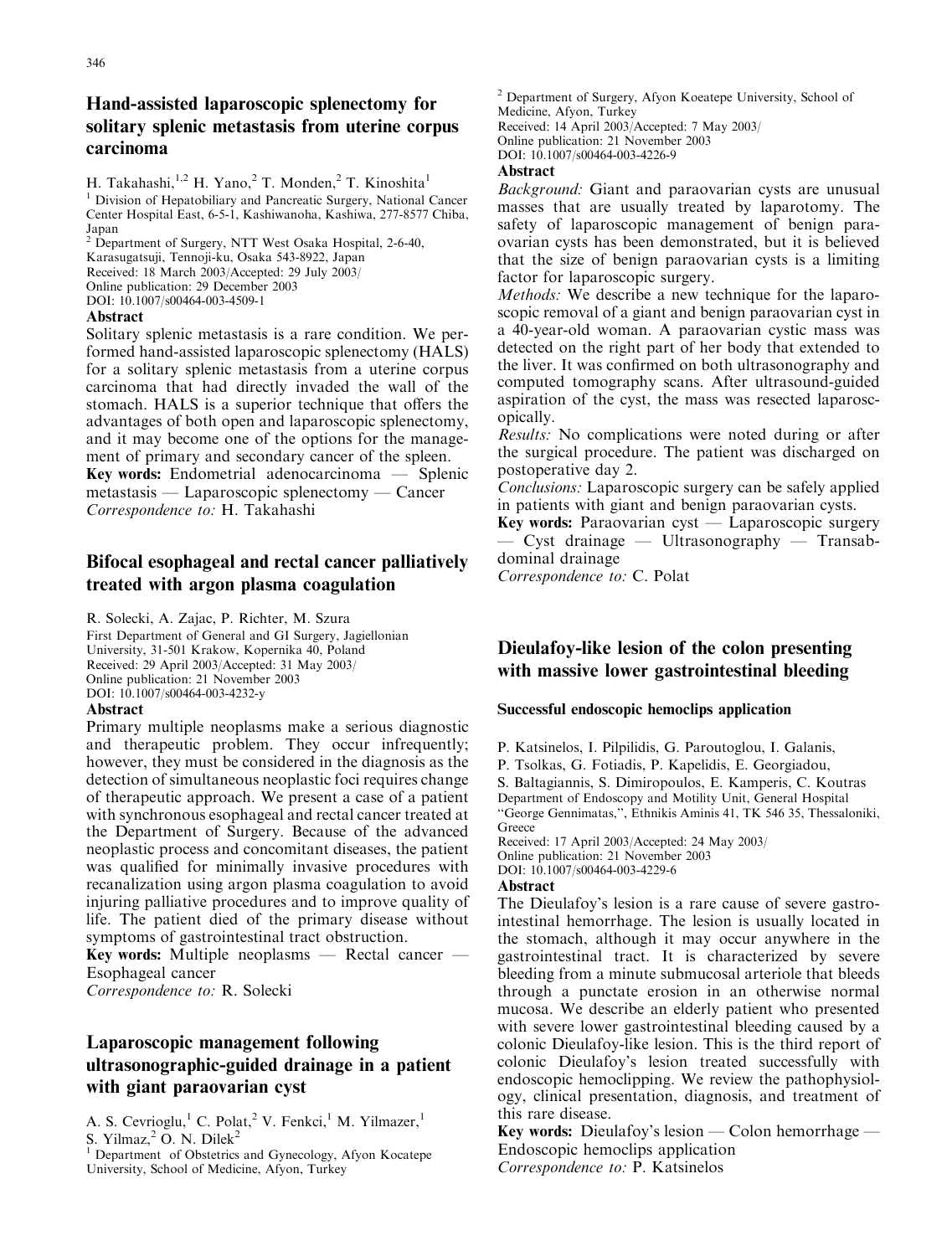# Symptomatic cholecystolithiasis after laparoscopic cholecystectomy

S. Hellmig, S. Katsoulis, U. Fölsch

Klinik für Allgemeine Innere Medizin, Universitätsklinikum Schleswig-Holstein, Campus Kiel, Schittenhelmstr. 12, 24105 Kiel, Germany Received: 29 April 2003/Accepted: 31 May 2003/ Online publication: 21 November 2003

DOI: 10.1007/s00464-003-4233-x

### Abstract

A 45-year-old woman was admitted to our hospital complaining of upper abdominal pain. Seven months earlier a laparoscopic cholecystectomy had been carried out and a solitary gallstone removed together with the gallbladder. The patient now suffered from pain of the same character but lower intensity compared to the situation before the operation. At admission there were no abnormal laboratory findings, especially no signs of infection or cholestasis. Ultrasound revealed a stone in a gallbladder-like structure in the right epigastric region. ERCP revealed an inconspicuous cystic duct stump and no pathological findings in the extra- and intrahepatic bile ducts. MRCP and CT showed a cyst-like structure in the gallbladder region containing a concrement. The patient was transferred to the Department of Surgery for exploratory laparotomy, and a residual gallbladder with an infundibular gallstone was removed. The recurrent upper abdominal pain was obviously caused by a gallstone redeveloped after incomplete laparoscopic gallbladder resection. Retrospectively it could not be discerned whether a doubled or a septated gallbladder was the reason for the initial incomplete resection. Key words: Laparoscopic cholecystectomy — Postcholecystectomy syndrome — Biliary tract anomalies Correspondence to: S. Hellmig

## Endoscopic snare resection of an intrapapillary pedunculated villous adenoma presenting as acute recurrent pancreatitis

P. Katsinelos,<sup>1</sup> I. Pilpilids,<sup>1</sup> G. Paroutoglou,<sup>1</sup> P. Tsolkas,<sup>1</sup>

R. Kotakidou,<sup>2</sup> K. Panagiotopoulou,<sup>2</sup> I. Galanis,<sup>1</sup>

S. Dimiropoulos,<sup>1</sup> P. Kapelidis,<sup>1</sup> G. Fotiadis,<sup>1</sup> E. Georgiadou,<sup>1</sup> A. Iliadis<sup>1</sup>

<sup>1</sup> Department of Endoscopy and Motility Unit, Central Hospital,

Ethnikis Aminis 41, TK 546 35, Thessaloniki, Greece

<sup>2</sup> Department of Istopathology, Central Hospital, Ethnikis Aminis 41, TK 546 35, Thessaloniki, Greece

Received: 16 May 2003/Accepted: 23 July 2003/

Online publication: 21 November 2003

DOI: 10.1007/s00464-003-4240-y

### Abstract

Tumors of the papillary region are an unusual and heterogeneous group of neoplasms that arise from the major papilla, the ampulla of Vater, and the peripapillary duodenum. Benign adenomas of the papilla of Vater are an increasingly recognized condition in those with familial adenomatous polyposis syndromes as well as sporadic cases. Papillary adenoma is a recognized but rare cause of acute pancreatitis. We describe a patient

who presented with acute recurrent pancreatitis that was attributed to an intrapapillary pedunculated villous adenoma. Following diagnosis by endoscopic needle knife sphincterotomy and endoscopic retrograde cholangiopancreatography, endoscopic snare resection of the adenoma resulted in symptomatic improvement. Key words: Acute recurrent pancreatitis — Intrapapillary villous adenoma — Endoscopic snare resection — Endoscopic retrograde cholangiopancreatography Correspondence to: P. Katsinelos

## A rare life-threatening complication of migrated nitinol self-expanding metallic stent (Ultraflex)

H. S. S. Ho, H. S. Ong

Department of General Surgery, Singapore General Hospital, Outram Road, Singapore 169608, Singapore Received: 25 June 2003/Accepted: 23 July 2003/ Online publication: 21 November 2003 DOI: 10.1007/s00464-003-4248-3

## Abstract

The use of self-expanding metallic stents (SEMS) as esophageal endoprosthesis represents an advancement in the palliation of dysphagia from unresectable esophageal carcinoma. However, the problem of stent migration persists. Although most migrated stents have a benign outcome, complications do occur. Rare reports of intestinal obstruction have been confined to the stiff plastic and stainless-steel stents. We report the first case of intestinal obstruction secondary to the pliable Nitinol SEMS (Ultraflex) migration.

Key words: Migration — Nitinol SEMS self-expanding metallic stents — Intestinal obstruction Correspondence to: H. S. Ong

## Umbilical endometriosis

### Another piece in the puzzle of the etiology of endometriosis

F. Frischknecht,<sup>1</sup> L. Raio,<sup>2</sup> A. Fleischmann,<sup>3</sup> E. Dreher,<sup>2</sup>

K. P. Lüscher,  $^1$  M. D. Mueller<sup>2</sup>

<sup>1</sup> Department of Obstetrics and Gynaecology, Kantonsspital Münsterlingen, 8596 Scherzingen, Switzerland

<sup>2</sup> Department of Obstetrics and Gynaecology, University of Bern,

Effingerstrasse 102, Bern, Switzerland 3010

<sup>3</sup> Institute of Pathology, University of Bern, Effingerstrasse 102, Bern, Switzerland 3010

Received: 25 June 2003/Accepted: 23 July 2003/

Online publication: 29 December 2003

DOI: 10.1007/s00464-003-4245-6

#### Abstract

We report two women who presented with a recurrent, mildly painful, bluish nodule in the umbilicus. Both patients complained of local tenderness and occasional bleeding that increased during menstruation. Neither patient had had previous pelvic surgery. Excision of the lesions revealed a primary umbilical endometriosis; in one case, a simultaneous laparoscopy showed a pelvic endometriosis. We review the current literature and discuss the possible etiopathogenesis and when a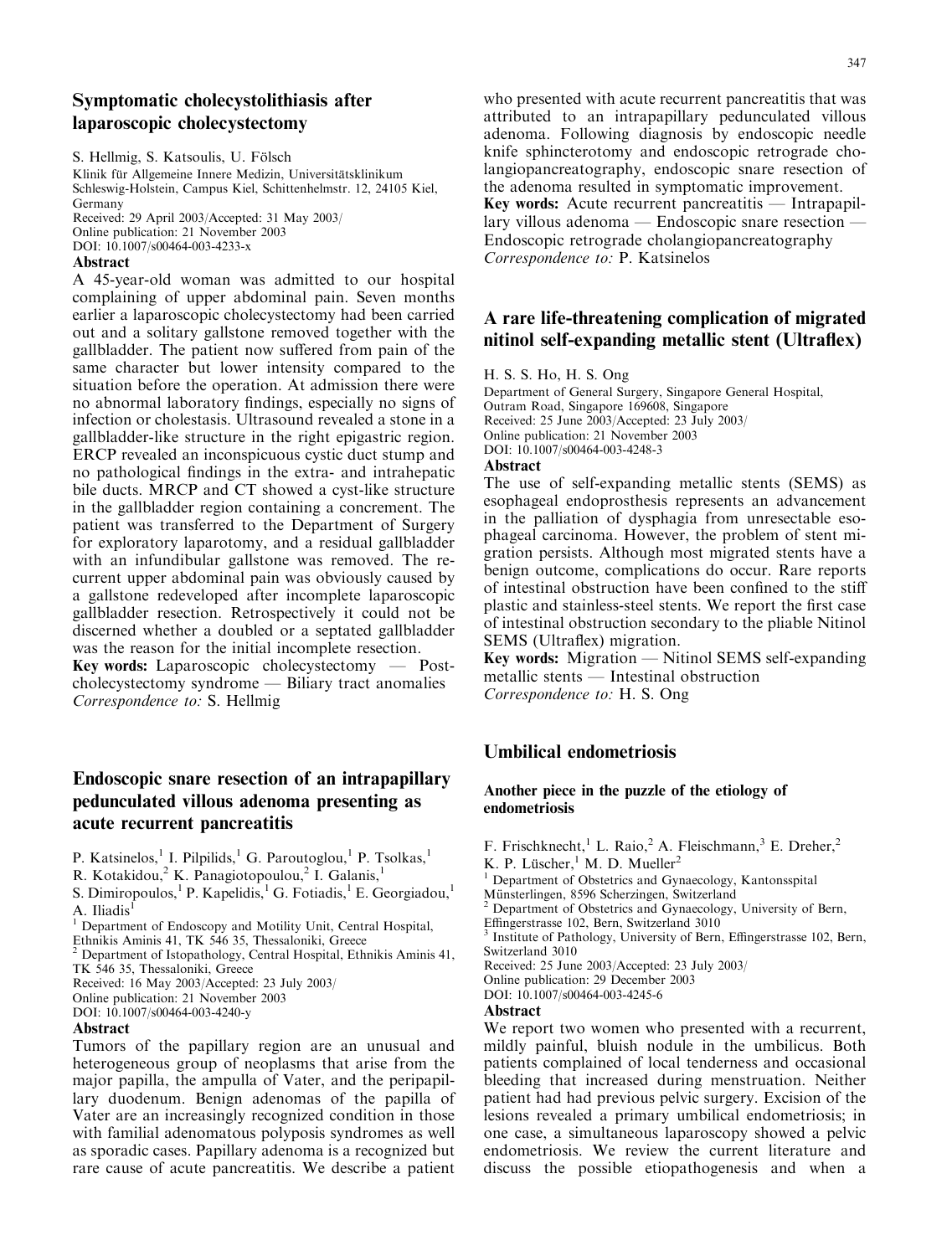laparoscopy is indicated to diagnose a concomitant pelvic endometriosis. Umbilical endometriosis is a very rare disease but should be considered in the differential diagnosis of umbilical lesions.

Key words: Endometriosis — Umbilical — Etiopathology — Laparoscopy Correspondence to: M. D. Mueller

# Perforation of an ileostomy by a retained percutaneous endoscopic gastrostomy (PEG) tube bumper

T. R. Siegel, M. Douglass

Department of Surgery, The Mary Imogene Bassett Hospital, One Atwell Road, Cooperstown, NY 13326, USA Received: 22 July 2003/Accepted: 28 July 2003/ Online publication: 29 December 2003 DOI: 10.1007/s00464-003-4505-5

#### Abstract

Percutaneous endoscopic gastrostomy (PEG) has become the procedure of choice for long-term enteral feeding. Complications are generally infrequent and often avoidable. We describe an unusual case in which a PEG tube bumper caused subcutaneous perforation of an ileostomy. After conservative treatment proved unsuccessful, revision of the ileostomy via a peristomal incision was performed, with good result. Caution must be exercised before considering the severance of a PEG tube at the skin, especially in patients with an ileostomy. Key words: Percutaneous endoscopic gastrostomy (PEG) — Ileostomy — Perforation Correspondence to: T. R. Siegel

## Laparoscopic management of Chilaiditi's syndrome

C. E. Lohr,<sup>1</sup> M. A. Nuss,<sup>1</sup> D. W. McFadden,<sup>2</sup> J. P. Hogg<sup>3</sup>

<sup>1</sup> Department of Medicine, Robert C. Byrd Health Sciences Center,

West Virginia University School of Medicine, PO BOX 9160,

Morgantown, WV 26506, USA

<sup>2</sup> Department of Surgery, Robert C. Byrd Health Sciences Center, Post Office Box 92, Morgantown, WV 26506, USA

Department of Radiology, Mary Babb Randolph Cancer Center,

Post Office Box 92, Morgantown, WV 26506, USA

Received: 17 July 2003/Accepted: 28 July 2003/

Online publication: 29 December 2003

DOI: 10.1007/s00464-003-4506-4

#### Abstract

Chilaiditi's syndrome refers to the symptoms of abdominal pain, distention, vomiting, anorexia, and constipation caused by hepatodiaphragmatic interposition of the intestine. Although patients with this radiographic finding are commonly asymptomatic, presentation with symptoms is rare and accurately refers to this syndrome. There is an increased incidence of Chilaiditi's syndrome among mentally ill adults. Traditionally, Chilaiditi's syndrome is managed medically by discontinuing causative medicines. However, among the mentally ill population whose psychotropic medications precipitate the interposition of the colon, ceasing these

psychotropic medications is not an appropriate option. The case presented involves a mentally ill patient with Chilaiditi's syndrome who was successfully managed with laparoscopic colopexy. At follow-up, the patient reported marked improvement of abdominal symptoms. Key words: Chilaiditi's syndrome — Mental illness —

Laparoscopic surgery — Colopexy Correspondence to: M. A. Nuss

### Primary endotracheal neurogenic tumors

#### Unusual airway tumors

S. Y. Low,  ${}^{1}$  P. Eng,  ${}^{1}$  A. Thirugnanam<sup>2</sup>

<sup>1</sup> Department of Respiratory and Critical Care Medicine, Singapore General Hospital, Outram Road, Singapore 169608, Singapore

Department of Cardiothoracic Surgery, National Cancer Centre,

Outram Road, Singapore 169608, Singapore

Received: 25 June 2003/Accepted: 23 July 2003/

Online publication: 29 December 2003

DOI: 10.1007/s00464-003-4246-5

#### Abstract

Benign tumors in the tracheobronchial tree are rare. We report two cases of primary endotracheal neurogenic tumors in patients who presented insidiously. Both patients did not manifest other clinical features of neurofibromatosis (Von Recklinghausen's disease). A single procedure using rigid bronchoscopy and neodymium: yttrium–aluminum–garnet laser resection resulted in excellent resolution of airway patency with good followup results in both cases.

Key words: Neurofibroma — Schwannoma — Endotracheal neurogenic tumor — Rigid bronchoscopy — Nd: YAG laser

Correspondence to: S. Y. Low

## Laparoscopic gastric bypass after failed open horizontal stapled gastroplasty

S. D. St. Peter, J. M. Swain

Department of General Surgery, Mayo Clinic Scottsdale, 13400 East Shea Blvd, Scottsdale, AZ 85259, USA Received: 5 March 2003/Accepted: 28 July 2003/ Online publication: 29 December 2003 DOI: 10.1007/s00464-003-4507-3

#### Abstract

The number of people in the population who have undergone an operative procedure for morbid obesity is likely to rise steadily as the awareness and popularity of bariatric surgery continues to develop. As this number increases, the number of patients with long-term failures and complications from these procedures will also rise. Although previous operations, particularly open procedures, normally deter surgeons from choosing a laparoscopic approach, the evolving technical skill of laparoscopic surgeons should allow for the reconsideration of these inhibitions. In this case, we present of laparoscopic Roux-en-Y gastric bypass on a 48-year-old woman who had undergone horizontal gastric stapling 20 years prior to presentation.